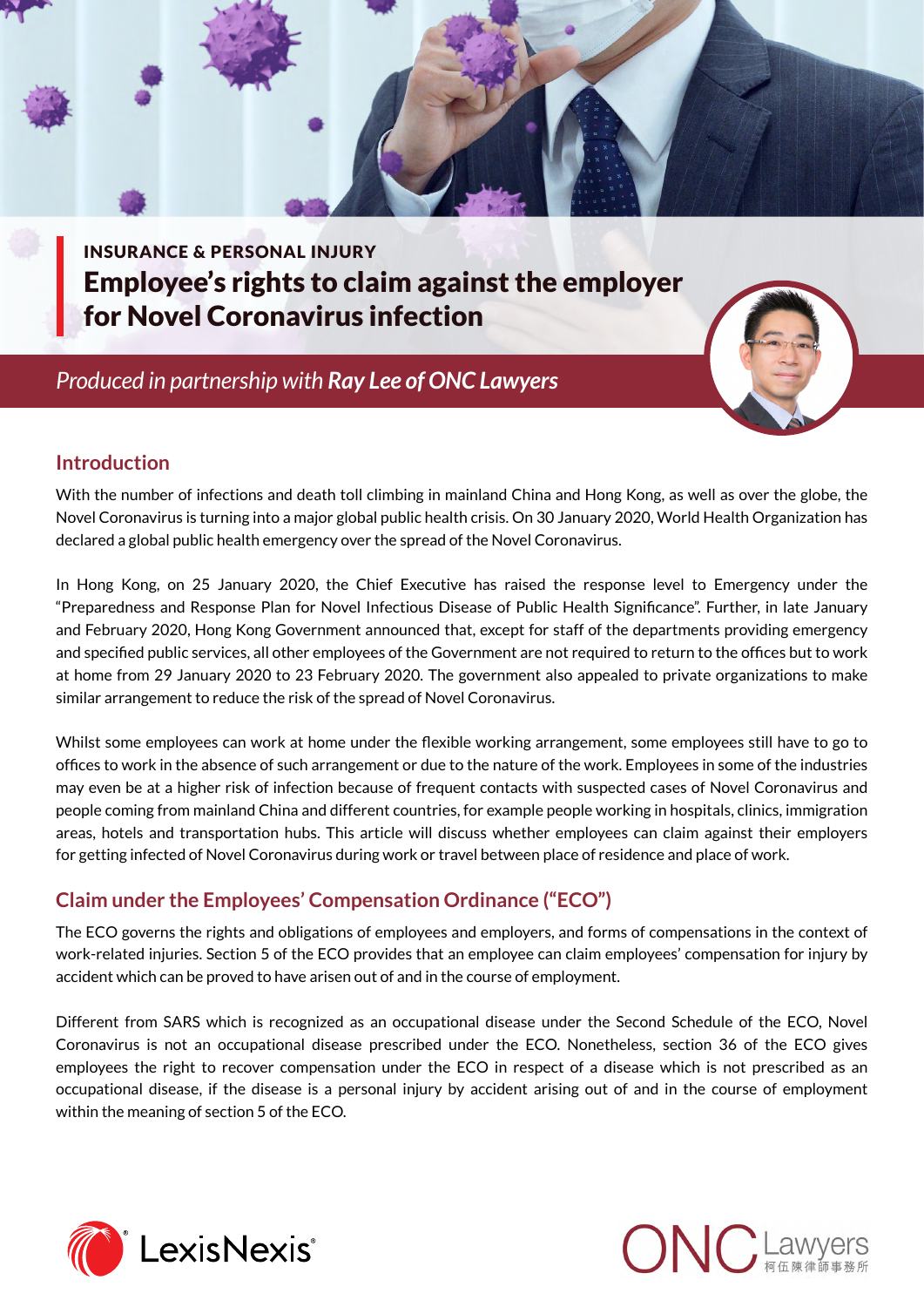Therefore, in order to bring a claim for employees' compensation in respect of a disease, the employee has to prove that he contracted the disease by accident arising out of and in the course of employment.

For the requirement of "by accident", in *Sit Wing Yi Sibly v Berton Industrial Ltd* (2013) 16 HKCFAR 104, the Court of Final Appeal held that "injury by accident" shall comprise cause and effect, with the accident being at least a contributory cause and injury being the effect. Whether or not an injury is sustained by accident is a mixed question of law and facts.

Regarding "arising out of and in the course of employment", the requirement that an injury arose "out of" employment is distinct from the requirement that it arose "in the course of" employment. Whilst arising "out of" employment requires some causal relationship between the work and the injury, arising "in the course of" employment relates to time conditioned by reference to the employee's service. Section 5(4)(a) of the ECO provides that an accident arising in the course of an employee's employment shall be deemed to also have arisen out of the employment, in the absence of evidence to the contrary.

As such, an employee who has contracted Novel Coronavirus and can prove that he has contracted the disease by accident arising out of and in the course of employment will be covered by the ECO and may make a claim against his employer under the ECO. For example, a doctor working in a public hospital or a front desk receptionist working in a hotel who get infected of the Novel Coronavirus during employment and can prove the above requirements may claim the Hospital Authority and the hotel owner employer respectively under the ECO.

Employees should note that the burden of proof is on the applicants, i.e. employees, to prove on the balance of probabilities that they have contracted the Novel Coronavirus by accident both arising out of and in the course of their employment, for example because of the contact with customers or patients during the employment.

Nonetheless, it must be noted that, in general, an employee is not considered to be in the course of his employment when the employee travels between place of residence and place of work before or after the work, except in some exceptional circumstances, such as when the employee travels as a passenger by any means of transport which is being operated by his employer other than as part of a public transport service (section 5(4)(d), ECO), drives or operates any means of transport arranged or provided by his employer (section 5(4)(e), ECO), or within the duration of a gale warning or a rainstorm warning (section 5(4)(f), ECO). Therefore, if an employee has contracted the Novel Coronavirus when he travels between the place of residence and place of work, generally he is not covered under the ECO and may not make a claim for employees' compensation against the employer.

It is acknowledged that in practice it may be difficult to pinpoint precisely when and where an employee was inflected. If the dispute comes before the court, the court would have to make a judgment based on all the circumstantial evidence. E.g., if the employee works in a hotel where a confirmed patient had stayed and several of his colleagues are also inflected, whilst the employee's residential area is free from confirmed case and he has not travelled to China, then the court would be entitled to draw the inference that the employee contracted the virus in the course of employment.

#### **Common law negligence claim**

An employee who has contracted Novel Coronavirus during the work may also bring a common law claim for damages against the employer if the infection is caused by the negligence, breach of statutory duty, wrongful acts or omissions of the employer.

Employers have non-delegable duty to take reasonable care of their employees' safety, including the provision of competent staff of employees, a safe place of work, safe equipment, a safe system of work, proper instructions and supervision, and adequate training.



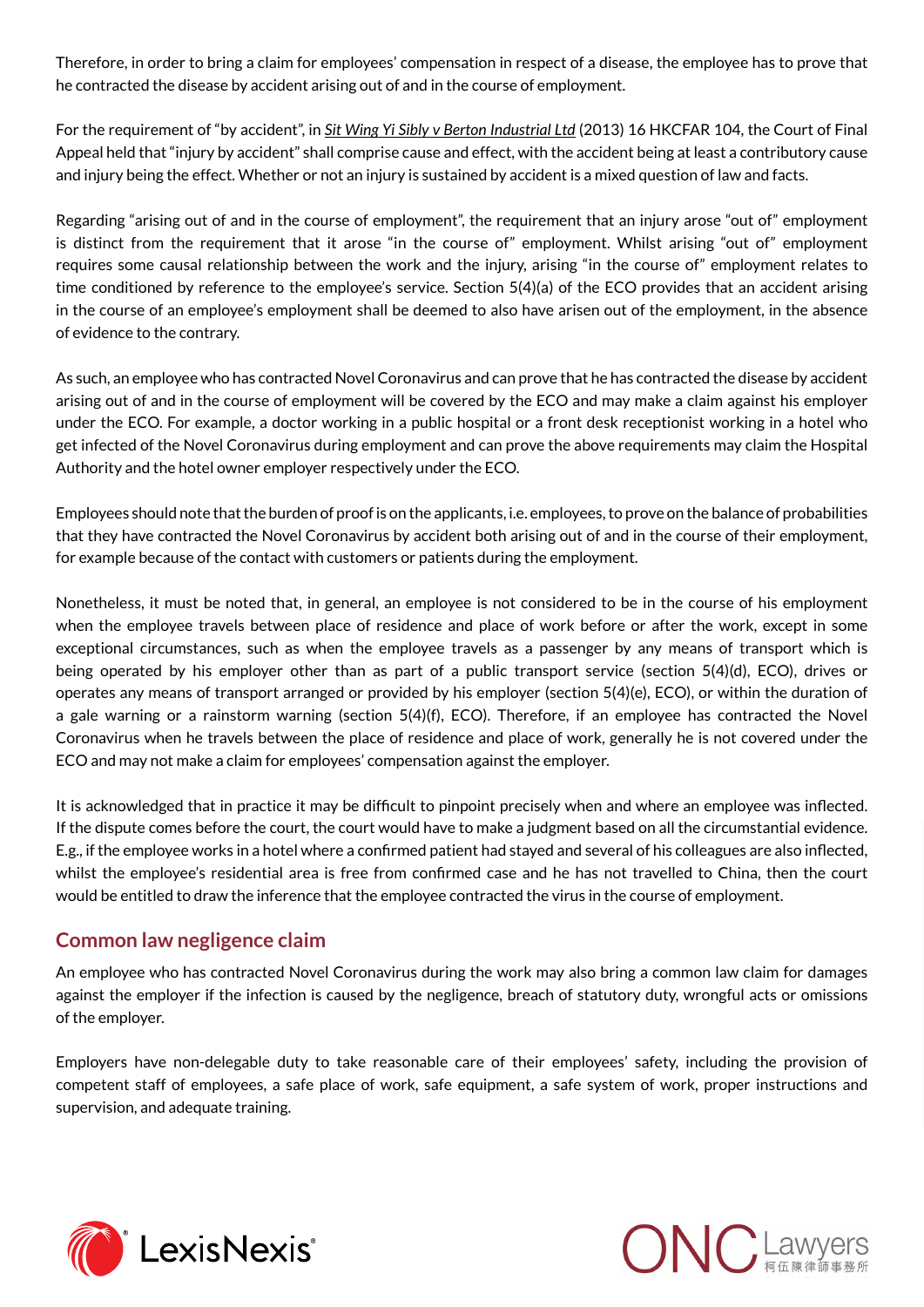To discharge the employers' duty in this regard, the employers shall take a number of measures, such as those advised by the Centre for Health Protection, at the workplace, including but not limited to cleaning and disinfecting workplace regularly, providing face masks and other personal protective equipment to employees, and circulating relevant guidelines to employees. Nevertheless, it should be noted that the employers' duty is not absolute. The employers are only required to take steps which are reasonably practical to ensure the employees' safety.

For example, in view of the shortage of face masks in the region, even though an employer cannot provide sufficient face masks to its employees, it is unlikely the employer will be found negligent if it has taken reasonable steps to source the face masks and has taken other measures to ensure the employees' safety.

On the contrary, if an employer does not take any measures at all in relation to the outspread of Novel Coronavirus and an employee has contracted the disease during the work, it is very likely the employer will be found negligent.

#### **Insurance**

Under section 40 of the ECO, all employers are obliged to take out a policy of insurance to cover themselves in respect of their liability to pay employees' compensation under the ECO and to pay damages under common law. If the employee has contracted the Novel Coronavirus during the work and can prove his claim for employees' compensation under the ECO and for damages under common law as discussed above, the employer can seek indemnity from his insurer. The employer should notify the insurer as soon as possible when his employee claims to have contracted the Novel Coronavirus during the work.

#### **Conclusion**

An employee who has contracted the Novel Coronavirus may claim against his employer by (a) making a claim for employees' compensation under the ECO if he can prove that he has contracted the disease by accident arising out of and in the course of the employment, and (b) bringing a common law claim for damages if he can prove that the infection is caused by the negligence, breach of statutory duty, wrongful acts or omissions of his employer.

SARS was added as an occupational disease under the ECO under an amendment of the ECO with effect on 8 February 2005, nearly 2 years after the outbreak of SARS in 2003. We shall keep an eye on any similar amendment to be made on the ECO to include the Novel Coronavirus as prescribed occupational disease under the ECO in the future, which will provide better protection to employees and expedite the compensation process for employees infected with the Novel Coronavirus during their work in the specified high-risk occupations.

# *Author*

# **Ray Lee**

Ray is a partner of ONC Lawyers and the head of Insurance and Personal Injury Department. He has been specializing in personal injuries and insurance-related litigation since he started his legal career. He has extensive experience in acting for claimants as well as insurance companies in employees' compensation and personal injuries claims. He also advises insurance companies on policy disputes including motor vehicles third party risks policies, employees' compensation policies, contractors' all risks policies and public liability policies. He is a contributor to "Health and Safety, Volume 31, Halsbury's Laws of Hong Kong, Second Edition 2011".